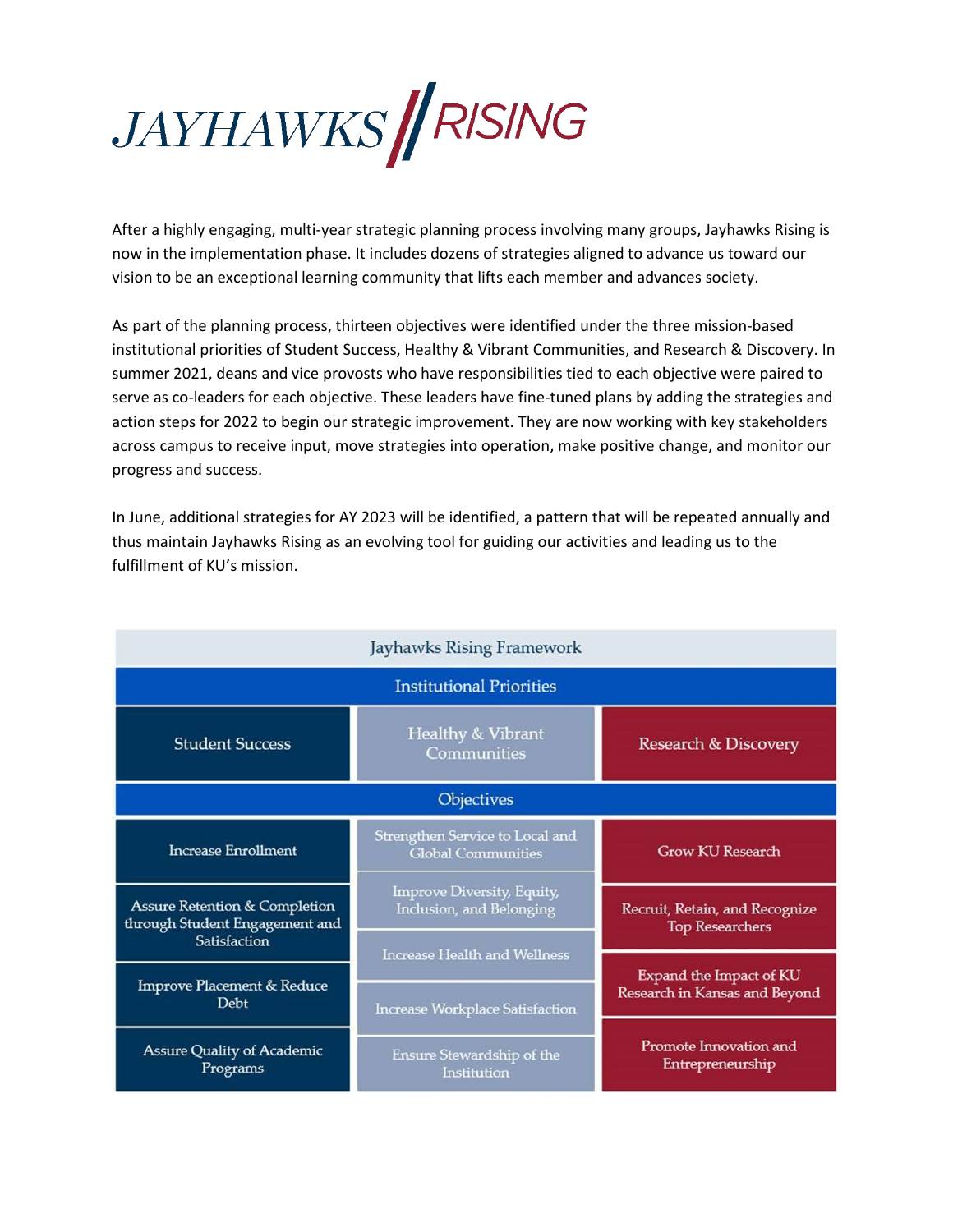# **STUDENT SUCCESS**

# 1. **Increase Enrollment Strategies (Matt Melvin & Stuart Day)**

- a. Develop and implement a strategic enrollment management (SEM) plan.
- b. Develop/refine tuition pricing/discount strategy to support achievement of enrollment and revenue targets outlined in the SEM plan.
- c. Prioritize and optimize academic portfolio to ensure alignment with market and achievement of academic unit enrollment and net tuition revenue (NTR) goals outlined in the SEM plan.
- 2. **Assure Retention and Completion through Student Engagement and Satisfaction Strategies (Susan Klusmeier & Ann Brill)**
	- a. Employ best practices in undergraduate academic advising to establish a common advising experience across advising units.
	- b. Redesign co-curricular experiences, including UNIV 101, learning communities, and first-year seminars, to introduce financial literacy, academic support, and experiential learning to all incoming first year students.

## 3. **Assure Quality of Academic Programs (Jean Redeker & Michelle Carney)**

- a. Develop and implement degree maps for all undergraduate programs.
- b. Develop articulated learning outcomes and evidence of student mastery for all undergraduate degree programs.
- 4. **Support Student Long-Term Success by Improving Placement & Reducing Debt (Angela Karlin, Bob Walzel, Jen Roberts)**
	- a. Implement efforts to enhance access to post-graduation outcomes data through the centralized coordination of the First Destination Survey effort.
	- b. Coordinate with academic units to provide consistent direction for how available scholarship aid should be spent.

# **HEALTHY AND VIBRANT COMMUNITIES**

- 1. **Strengthen Service to Local & Global Communities (Jomella Watson-Thompson, Emily Zentner, Charlie Bankart)**
	- a. Implement mechanisms to reward and celebrate community engagement across teaching/learning, research, service, and outreach that demonstrate the value and importance of community impacts and collaboration.
		- i. Coordinate with data governance and the Research Advisory Council to define impact in meaningful/measurable ways and build infrastructure to track research impact.
	- b. Implement recommendations of the ACE Internationalization Lab Self Study.

#### 2. **Improve DEIB (Nicole Hedges Persley & Kevin Smith)**

- a. Embed Equity Advisors in each academic and administrative unit to develop and implement Inclusive Excellence Framework at all unit levels across the campuses.
- b. Monitor the effectiveness of the Inclusive Excellence Framework in each unit by engaging in annual reporting and presentation to Provost and Provost's DEIB Advisory Group.
- c. Regularly convene DEIB leadership team from faculty development, student affairs, human resources and administration to determine and support campus initiatives.

## 3. **Increase Workplace Satisfaction (Mike Rounds & Mahbub Rashid)**

- a. Conduct and implement the findings of a comprehensive market study.
- b. Develop a career life cycle support model for all categories of employees.
	- i. Complete the staff leadership development roadmap.
		- ii. Develop academic leader development roadmap.